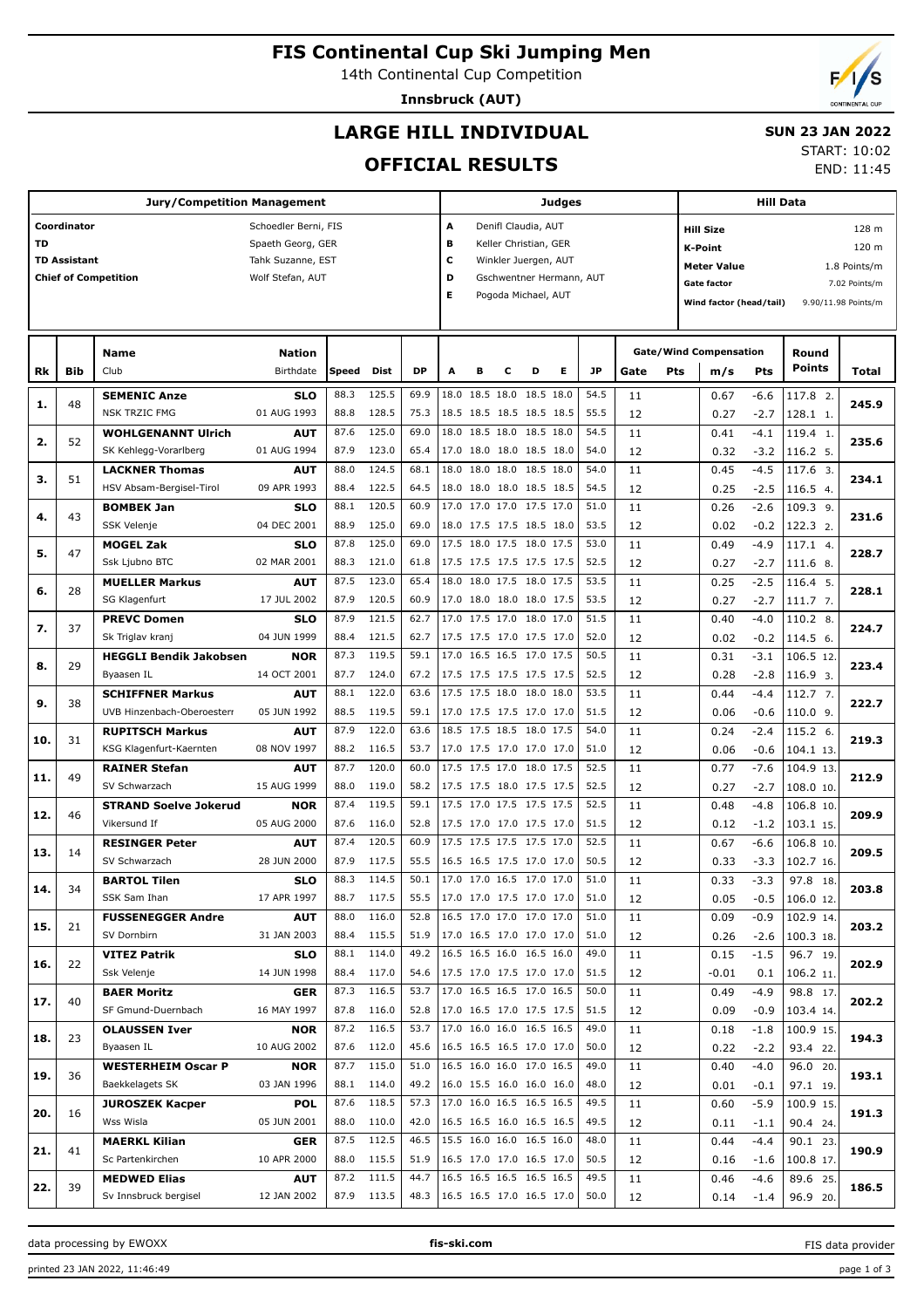# **FIS Continental Cup Ski Jumping Men**

14th Continental Cup Competition

**Innsbruck (AUT)**



END: 11:45

## **LARGE HILL INDIVIDUAL**

### **SUN 23 JAN 2022** START: 10:02

## **OFFICIAL RESULTS**

|     |            | <b>Name</b>              | <b>Nation</b> |              |       |           |   |   |   |                          |                          |      |      |     | <b>Gate/Wind Compensation</b> |            | Round         |       |
|-----|------------|--------------------------|---------------|--------------|-------|-----------|---|---|---|--------------------------|--------------------------|------|------|-----|-------------------------------|------------|---------------|-------|
| Rk  | <b>Bib</b> | Club                     | Birthdate     | <b>Speed</b> | Dist  | <b>DP</b> | A | в | С | D                        | Е                        | JP   | Gate | Pts | m/s                           | <b>Pts</b> | <b>Points</b> | Total |
| 23. | 32         | <b>HABDAS Jan</b>        | <b>POL</b>    | 88.3         | 111.5 | 44.7      |   |   |   | 17.0 16.5 16.0 16.5 16.5 |                          | 49.5 | 11   |     | 0.36                          | $-3.6$     | 90.6 22.      | 186.4 |
|     |            | Lks Klimczok bystra      | 02 DEC 2003   | 88.7         | 113.0 | 47.4      |   |   |   |                          | 16.5 16.5 16.0 16.5 16.5 | 49.5 | 12   |     | 0.11                          | $-1.1$     | 95.8 21.      |       |
| 24. | 45         | <b>ORTNER Maximilian</b> | <b>AUT</b>    | 87.7         | 112.0 | 45.6      |   |   |   | 17.0 16.5 16.0 16.5 16.5 |                          | 49.5 | 11   |     | 0.21                          | $-2.1$     | 93.0<br>21.   | 183.1 |
|     |            | SV Villach               | 04 JUN 2002   | 87.8         | 109.5 | 41.1      |   |   |   | 16.5 17.0 16.5 16.5 16.5 |                          | 49.5 | 12   |     | 0.05                          | $-0.5$     | 90.1 26.      |       |
| 25. | 24         | <b>ROTH Luca</b>         | <b>GER</b>    | 88.1         | 112.0 | 45.6      |   |   |   | 15.5 15.5 15.0 15.5 16.0 |                          | 46.5 | 11   |     | 0.23                          | $-2.3$     | 89.8<br>24.   | 180.2 |
|     |            | Sv Messstetten           | 14 APR 2000   | 88.5         | 111.5 | 44.7      |   |   |   |                          | 15.5 16.0 16.0 16.0 15.5 | 47.5 | 12   |     | 0.18                          | $-1.8$     | 90.4<br>24.   |       |
| 26. | 42         | <b>HOFFMANN Felix</b>    | <b>GER</b>    | 87.5         | 110.0 | 42.0      |   |   |   | 16.0 16.0 16.5 16.5 16.5 |                          | 49.0 | 11   |     | 0.35                          | $-3.5$     | 87.5<br>26.   | 178.8 |
|     |            | SWV Goldlauter           | 14 OCT 1997   | 87.7         | 111.5 | 44.7      |   |   |   | 16.5 15.5 16.0 16.0 16.0 |                          | 48.0 | 12   |     | 0.14                          | $-1.4$     | 91.3<br>23.   |       |
| 27. | 18         | <b>NIEDERBERGER Lean</b> | <b>SUI</b>    | 87.7         | 109.0 | 40.2      |   |   |   | 16.5 16.0 16.5 16.5 16.5 |                          | 49.5 | 11   |     | 0.36                          | $-3.6$     | 86.1 27.      | 175.3 |
|     |            | Bannalp-Wolfenschiessen  | 08 JAN 2003   | 88.3         | 109.5 | 41.1      |   |   |   |                          | 17.5 16.5 16.5 16.5 16.5 | 49.5 | 12   |     | 0.14                          | $-1.4$     | 89.2 27.      |       |
| 28. | 11         | <b>MERILAEINEN Eetu</b>  | <b>FIN</b>    | 87.8         | 108.5 | 39.3      |   |   |   | 16.5 16.0 16.0 16.5 16.5 |                          | 49.0 | 11   |     | 0.54                          | $-5.3$     | 83.0<br>28.   | 164.6 |
|     |            | Jyvaeskylae Ski club     | 19 APR 1997   | 88.3         | 106.5 | 35.7      |   |   |   | 16.5 15.5 16.0 16.0 16.0 |                          | 48.0 | 12   |     | 0.21                          | $-2.1$     | 81.6 28.      |       |
| 29. | 33         | <b>SCHULER Andreas</b>   | <b>SUI</b>    | 87.6         | 107.5 | 37.5      |   |   |   | 16.0 15.5 16.0 16.5 16.0 |                          | 48.0 | 11   |     | 0.39                          | $-3.9$     | 81.6<br>30.   | 158.9 |
|     |            | Einsiedeln               | 30 DEC 1995   | 88.0         | 103.5 | 30.3      |   |   |   |                          | 16.0 16.0 16.0 16.0 16.0 | 48.0 | 12   |     | 0.10                          | $-1.0$     | 77.3<br>29.   |       |
| 30. | 50         | <b>HAARE Anders</b>      | <b>NOR</b>    | 86.5         | 109.5 | 41.1      |   |   |   | 16.0 16.0 16.0 16.0 16.0 |                          | 48.0 | 11   |     | 0.70                          | $-6.9$     | 82.2<br>29.   | 82.2  |
|     |            | Vikersund IF             | 07 DEC 1999   |              |       |           |   |   |   |                          |                          |      |      |     |                               |            |               |       |

|     |                | Not qualified for final round                        |                           |      |            |        |                               |         |     |      |    |      |        |      |
|-----|----------------|------------------------------------------------------|---------------------------|------|------------|--------|-------------------------------|---------|-----|------|----|------|--------|------|
| 31. | 35             | <b>SELL Adrian</b><br>Sv Messstetten                 | <b>GER</b><br>28 APR 1998 | 88.3 | 106.5      | 35.7   | 16.0 16.0 16.0 16.5 16.5      |         |     | 48.5 | 11 | 0.37 | $-3.7$ | 80.5 |
| 32. | 20             | <b>HAAS Claudio</b><br>Sc Schonach                   | <b>GER</b><br>13 MAR 2001 | 87.6 | 105.0      | 33.0   | 16.0 16.0 16.0 16.0 16.0      |         |     | 48.0 | 11 | 0.16 | $-1.6$ | 79.4 |
| 33. | 27             | <b>POHJOLA Arttu</b><br>Lahden Hiihtoseura           | <b>FIN</b><br>07 JUN 2001 |      | 87.3 105.0 | 33.0   | 15.5 16.0 15.0 16.0 15.5      |         |     | 47.0 | 11 | 0.31 | $-3.1$ | 76.9 |
| 34. | 3              | <b>CAMPREGHER Andrea</b><br>BACHMANN SPORT COLLEGE S | <b>ITA</b><br>20 JUN 2001 |      | 87.9 106.0 | 34.8   | 15.0 15.5 15.5 15.5 16.0      |         |     | 46.5 | 11 | 0.61 | $-6.0$ | 75.3 |
| 35. | 9              | <b>FOUBERT Valentin</b><br>C.S courchevel            | <b>FRA</b><br>17 AUG 2002 |      | 87.0 104.5 | 32.1   | 16.0 16.0 16.5 16.0 16.0      |         |     | 48.0 | 11 | 0.49 | $-4.9$ | 75.2 |
| 36. | 26             | <b>GASIENICA Patrick</b><br>Norge Ski Club           | <b>USA</b><br>28 NOV 1998 | 87.8 | 103.5      | 30.3   | 16.0 15.5 15.5 16.0 16.0      |         |     | 47.5 | 11 | 0.34 | $-3.4$ | 74.4 |
| 36. | 25             | <b>LARSON Casey</b><br>Norge                         | <b>USA</b><br>16 DEC 1998 | 87.8 | 113.5      | 48.3   | $10.0$ 9.5                    | 9.5 9.5 | 9.5 | 28.5 | 11 | 0.24 | $-2.4$ | 74.4 |
| 38. | 30             | <b>BELSHAW Erik</b><br>Steamboat Springs winter spor | <b>USA</b><br>23 AUG 2004 | 87.2 | 103.5      | 30.3   | 14.5 15.0 15.5 15.0 16.0      |         |     | 45.5 | 11 | 0.21 | $-2.1$ | 73.7 |
| 39. | 13             | <b>JOJKO Szymon</b><br>Wss Wisla                     | <b>POL</b><br>24 JUL 2001 | 87.8 | 105.5      | 33.9   | 15.5 15.5 15.5 15.5 15.5      |         |     | 46.5 | 11 | 0.78 | $-7.7$ | 72.7 |
| 40. | $\overline{4}$ | <b>JOJKO Arkadiusz</b><br>Wss Wisla                  | <b>POL</b><br>30 AUG 2002 |      | 87.1 100.5 | 24.9   | 16.0 15.5 16.0 16.0 16.0      |         |     | 48.0 | 11 | 0.41 | $-4.1$ | 68.8 |
| 41. | 12             | <b>ZAPOTOCZNY Szymon</b><br>Ks Evenement zakopane    | <b>POL</b><br>06 MAY 2003 | 87.8 | 102.0      | 27.6   | 16.0 16.0 16.0 16.0 16.0      |         |     | 48.0 | 11 | 0.77 | $-7.6$ | 68.0 |
| 42. | 6              | <b>MILESI Enzo</b><br>S.C nanceen                    | <b>FRA</b><br>08 MAR 2003 | 87.3 | 99.0       |        | 22.2 16.5 15.5 15.5 16.0 16.0 |         |     | 47.5 | 11 | 0.45 | $-4.5$ | 65.2 |
| 43. | $\overline{2}$ | <b>ALTER Markkus</b><br>Pohjakotkas Sport society    | <b>EST</b><br>27 JUN 2002 | 87.2 | 99.0       | 22.2   | 16.5 16.0 16.0 16.0 15.5      |         |     | 48.0 | 11 | 0.72 | $-7.1$ | 63.1 |
| 44. | 10             | <b>WASSER Yanick</b><br>Einsiedeln                   | <b>SUI</b><br>27 MAY 2004 | 87.3 | 98.0       | 20.4   | 16.5 15.5 15.5 15.5 16.0      |         |     | 47.0 | 11 | 0.49 | $-4.9$ | 62.5 |
| 45. | 19             | <b>KRZAK Jaroslaw</b><br>PKS Olimpijczyk             | <b>POL</b><br>01 AUG 2000 | 87.4 | 93.0       | 11.4   | 13.0 13.0 12.0 12.5 12.5      |         |     | 38.0 | 11 | 0.27 | $-2.7$ | 46.7 |
| 46. | $\overline{7}$ | <b>CHERVET Jules</b><br><b>CS CHAMONIX</b>           | <b>FRA</b><br>31 DEC 2003 | 86.9 | 84.0       | $-4.8$ | 15.0 13.0 15.0 14.0 15.0      |         |     | 44.0 | 11 | 0.41 | $-4.1$ | 35.1 |
| 47. | 5              | <b>YANIUK Yurii</b><br>Verkhovyna Ski School         | <b>UKR</b><br>02 MAY 2002 | 86.4 | 82.0       | $-8.4$ | 14.5 14.0 15.0 15.0 15.0      |         |     | 44.5 | 11 | 0.55 | $-5.4$ | 30.7 |

data processing by EWOXX **fis-ski.com**

printed 23 JAN 2022, 11:46:49 page 2 of 3

FIS data provider